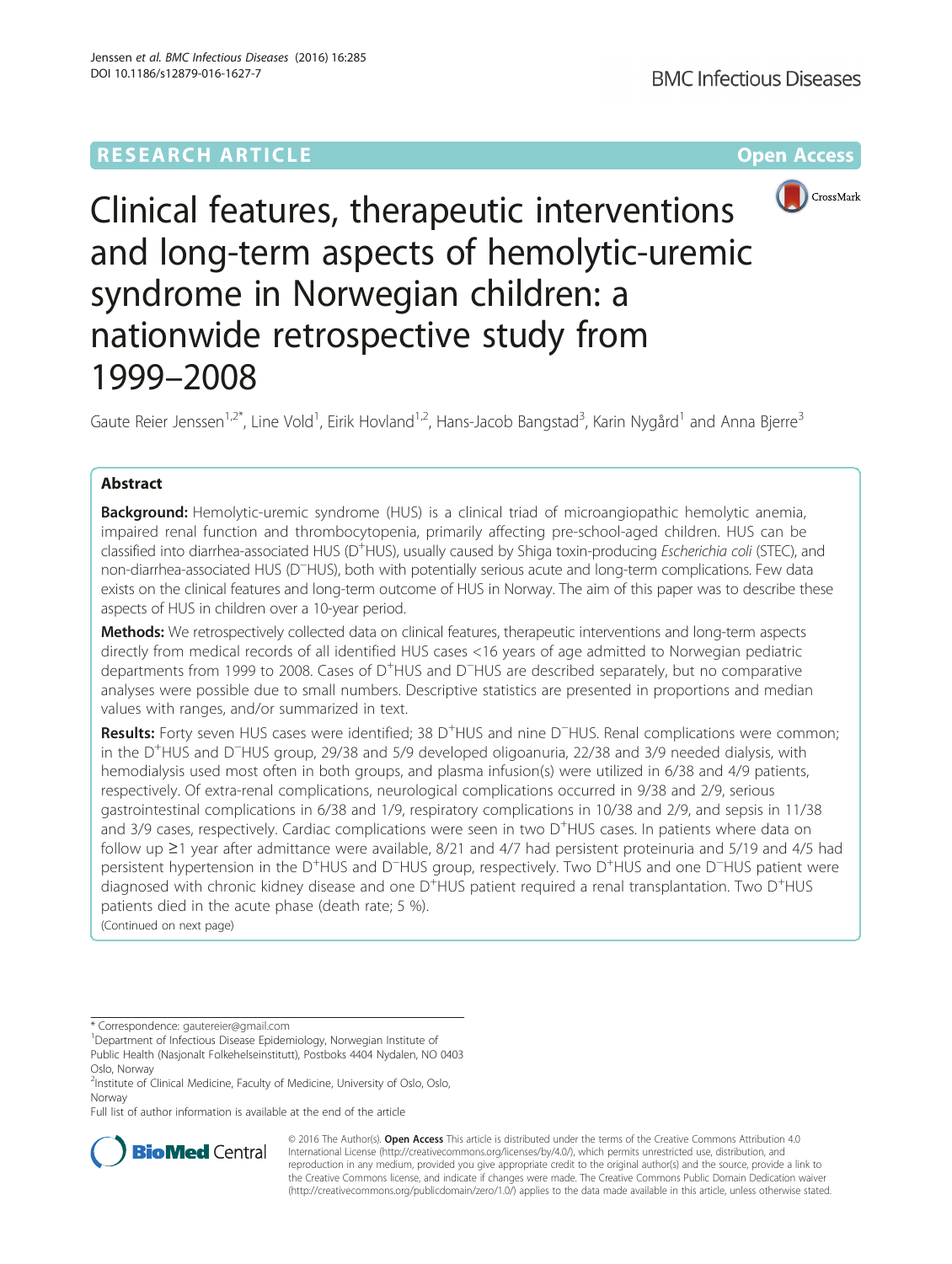#### (Continued from previous page)

**Conclusions:** The HUS cases had a high rate of complications and sequelae, including renal, CNS-related, cardiac, respiratory, serious gastrointestinal complications and sepsis, consistent with other studies. This underlines the importance of attention to extra-renal manifestations in the acute phase and in renal long-term follow-up of HUS patients.

Keywords: Enterohaemorrhagic E. coli - EHEC, Epidemiology, Haemolytic uraemic syndrome, Shiga toxin producing E. coli – STEC, clinical outcome, aHUS, SP-HUS

## Background

Hemolytic-uremic syndrome (HUS) is a clinical condition characterized by the triad of impaired renal function, nonimmune hemolytic anemia and thrombocytopenia, and is considered one of the most common causes of acute kidney injury (AKI) in children in Europe and the Western world [[1](#page-8-0)–[3\]](#page-8-0). HUS mainly affects children of pre-school age [\[4](#page-8-0)]. In Norway, HUS is the second most common cause of AKI in children, and has an estimated average annual incidence rate of 0.5 cases per 100,000 children [[5, 6\]](#page-8-0). This is lower than in most European countries [\[7](#page-8-0)–[9](#page-8-0)].

A common classification of HUS is by clinical presentation; associated with prodromal diarrhea (D<sup>+</sup>HUS) or not (D<sup>−</sup> HUS). Around 90 % of HUS cases in children are D<sup>+</sup>HUS [[7, 10](#page-8-0)]. In the Western world, most cases of D<sup>+</sup>HUS are caused by infection with Shiga toxin producing Escherichia coli (STEC-HUS) [\[4](#page-8-0)]. According to this classification, D<sup>−</sup> HUS mainly consists of HUS caused by Streptococcus pneumoniae infection (SP-HUS) and HUS associated with familiar or sporadic genetic disorders of complement regulation (atypical HUS; aHUS) [[11](#page-8-0)]. This classification has some limitations. STEC-HUS is generally considered D<sup>+</sup>HUS, although some cases may present without diarrhea [[4\]](#page-8-0). Some of the aHUS cases may present with diarrhea, but are eventually classified as D<sup>−</sup> HUS. Therefore, other classifications define HUS based on both clinical associations and causal factors [[12](#page-8-0), [13\]](#page-8-0). It has been suggested that some STEC-HUS cases, especially those with more severe outcome, are genetically predisposed aHUS cases triggered by an STEC infection [[14](#page-8-0)].

D<sup>+</sup>HUS patients usually present with signs of enteropathic infection; diarrhea, often bloody and/or watery, abdominal tenderness and more rarely low grade fever [[15\]](#page-8-0). Renal affection with decreasing diuresis and subsequent oliguria and/or anuria usually follows in the estimated 10–15 % who develops HUS, although temporary renal impairment can be seen due to dehydration in STEC infections without HUS. Symptoms and complications from extrarenal involvement may occur in the acute phase; most often from the central nervous system (CNS), but also of respiratory, cardiac and gastrointestinal nature [[16](#page-8-0)–[18](#page-8-0)]. D<sup>−</sup> HUS may present with various and prolonged atypical symptoms [[11\]](#page-8-0).

The clinical features of HUS are a consequence of microvascular lesions termed thrombotic microangiopathy (TMA). TMA mainly affects arterioles and capillaries of the kidneys and the CNS and results in impaired blood vessel flow with subsequent ischemic damage in the affected organs [[4](#page-8-0), [19](#page-9-0)].

Long-term sequelae of HUS are predominantly renal with reduced glomerular filtration rate, hypertension and/or prolonged proteinuria [\[4](#page-8-0)]. In a large metaanalysis, it was estimated that renal sequelae without end stage renal disease (ESRD) occurred in around 25 % and an outcome of ESRD in 3 % of D<sup>+</sup>HUS cases [\[20](#page-9-0)]. The death rate is considered 3–5 %, but varies between studies [\[20](#page-9-0), [21](#page-9-0)]. D<sup>+</sup>HUS and D<sup>−</sup>HUS are associated with similar short and long-term complications, but clinical signs of kidney dysfunction are considered more frequent in the latter. The death rate is higher in SP-HUS than D<sup>+</sup>HUS, especially in the acute phase, although the long-term renal prognosis for this group is generally favorable [[11,](#page-8-0) [22](#page-9-0)].

Treatment of HUS has until recently been supportive: fluid therapy, dialysis, plasmapheresis/plasma infusion and treatment of complications [[4,](#page-8-0) [23, 24](#page-9-0)]. The emergence of eculizumab, a monoclonal C5 antibody, has now provided a proven effective treatment of genetic aHUS [[25](#page-9-0)]. Eculizumab has also shown potential in the treatment of D<sup>+</sup>HUS, and further studies are currently ongoing [\[26\]](#page-9-0).

Knowledge on HUS in Norway has been limited. The first national outbreak of STEC-HUS in Norway, in which one child died, occurred in 2006 [[27\]](#page-9-0). This outbreak led to the notification criteria of HUS being changed from STEC-HUS to all D<sup>+</sup>HUS and brought HUS to public attention [\[28](#page-9-0)]. We recently published national data focusing on the epidemiological and surveillance aspects of HUS in children in Norway [[5\]](#page-8-0). There, we concluded that the incidence of HUS was low compared to most European countries, but higher than previously assumed. STEC-HUS is the second most common cause of acute kidney injury in children in Norway [[6\]](#page-8-0), but national data on sequelae and outcomes has not been presented before. The primary aim of the current study is to describe the clinical features, therapeutic interventions and long-term aspects of the cases of D<sup>+</sup>HUS and D− HUS included in the epidemiological study.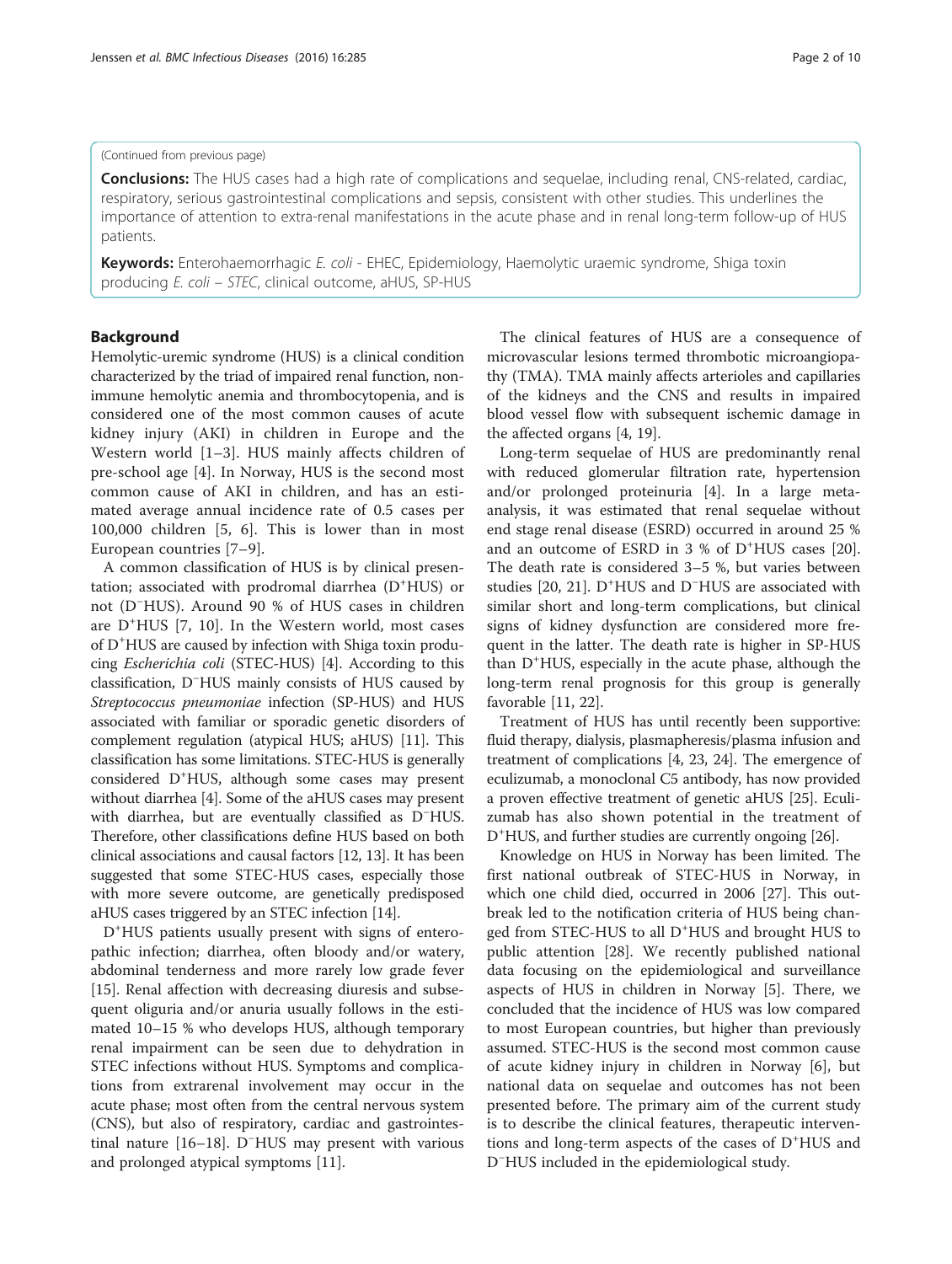## Methods

## Design

We performed a retrospective, descriptive study of data collected directly from relevant patient medical records.

# Data collection

Potentially relevant cases were identified through medical record searches for pediatric patients < 16 years of age initially admitted to a Norwegian hospital from the 1st of January, 1999, to the 31<sup>st</sup> of December, 2008, with ICD-10 codes D59.3 (HUS), N17 (AKI) and/or N00/ N01/N05 (acute nephritic syndrome/rapidly progressive nephritic syndrome/unspecified nephritic syndrome). The non-HUS ICD-10 codes were included in the search and evaluated on site to identify potentially misdiagnosed cases of HUS. Cases matching the case definitions seen below were included. Cases that had been partially treated in Norwegian pediatric departments, but had initially been admitted for HUS outside of Norway, were excluded.

All Norwegian hospitals with pediatric capacity were contacted prior to the data collection to identify relevant cases. Data were collected from relevant patient medical records from 24 pediatric departments of Norwegian hospitals; directly from 18 hospitals. Data from the remaining six hospitals were collected indirectly as they confirmed in advance having transferred all relevant patients to one of the former 18 hospitals. Medical record data missing from the six hospitals were obtained by mail. Data were collected on site by two project coworkers (medical students/authors Jenssen and Hovland), with two pediatric nephrologists (authors Bangstad and Bjerre) available for phone consultations in unclear and/or difficult cases. The coordinating center of the study was the Norwegian Institute of Public Health.

Forms made with EpiData ([www.epidata.dk](http://www.epidata.dk)) were used to register data. The forms were designed through a pilot project, in which we examined the availability of relevant variables in standard medical records. The registered data were stored and encrypted according to the information security standards of the Norwegian Institute of Public Health.

# Case definitions

A hemolytic-uremic syndrome (HUS) case was defined as:

- a case clinically compatible with all the following laboratory findings of
	- thrombocytopenia (<150 × 10^9/L), AND
	- $\circ$  anemia (Hgb < 10.5 g/dL) of hemolytic origin, with elevated serum lactate dehydrogenase (LD) (>500 U/L), AND

○ acutely reduced renal function (serum creatinine  $>$ 35  $\mu$ mol/L for patients < 1 years of age,  $>$  80  $\mu$ mol/ L for patients 1–15 years of age), AND EITHER

▪ Reported presence of fragmented red blood cells (schiztocytes) on peripheral blood smear; a sign of microangiopathic changes consistent with hemolysis and an important part of HUS pathophysiology [\[1\]](#page-8-0), or ▪ if peripheral blood smear was missing in the journal; probable clinical HUS confirmed by consulting a clinician with expertise in pediatric

A diarrhea-associated HUS (D<sup>+</sup>HUS) case was defined as a HUS case with either:

- a clinical presentation of prodromal diarrhea, without verifiable causative etiology (probable STEC-HUS), OR
- STEC-HUS, defined as a HUS case with laboratoryverified STEC-infection

A D<sup>−</sup> HUS case was defined as any non-diarrheaassociated HUS or HUS of verified non-STEC causality.

## Variables collected

nephrology

The following clinical variables were collected: time from first symptom to admittance; age at admittance; duration of initial hospitalization; duration of total time hospitalized; presence of prodromal diarrhea; presence of prodromal bloody diarrhea; presence of hypertension at admittance; development of oligoanuria, hypertension and/or proteinuria in the acute phase; extra-renal complications; death in the acute phase; laboratory values at admission and minimal/ maximal value (hemoglobin, creatinine, LD, platelet count, CRP, white blood cell count, sodium).

The following therapeutic intervention variables were collected: use of dialysis, type of dialysis used, duration of dialysis; use of plasmapheresis, red blood cell transfusions, platelet transfusions, plasma infusions/exchange, antibiotics (any indication); renal transplantation performed; use of other therapeutic modalities.

The following long-term/outcome variables were collected: presence of hypertension and/or proteinuria at first follow-up and at follow up 1 year or more following initial admission; presence of renal sequelae/long-term complications; estimated glomerular filtration rate and/or creatinine value at first follow-up and at follow up 1 year or more following initial admission; death at follow up.

## Statistical analysis

Descriptive statistics were calculated using Microsoft Excel and are presented as proportions and median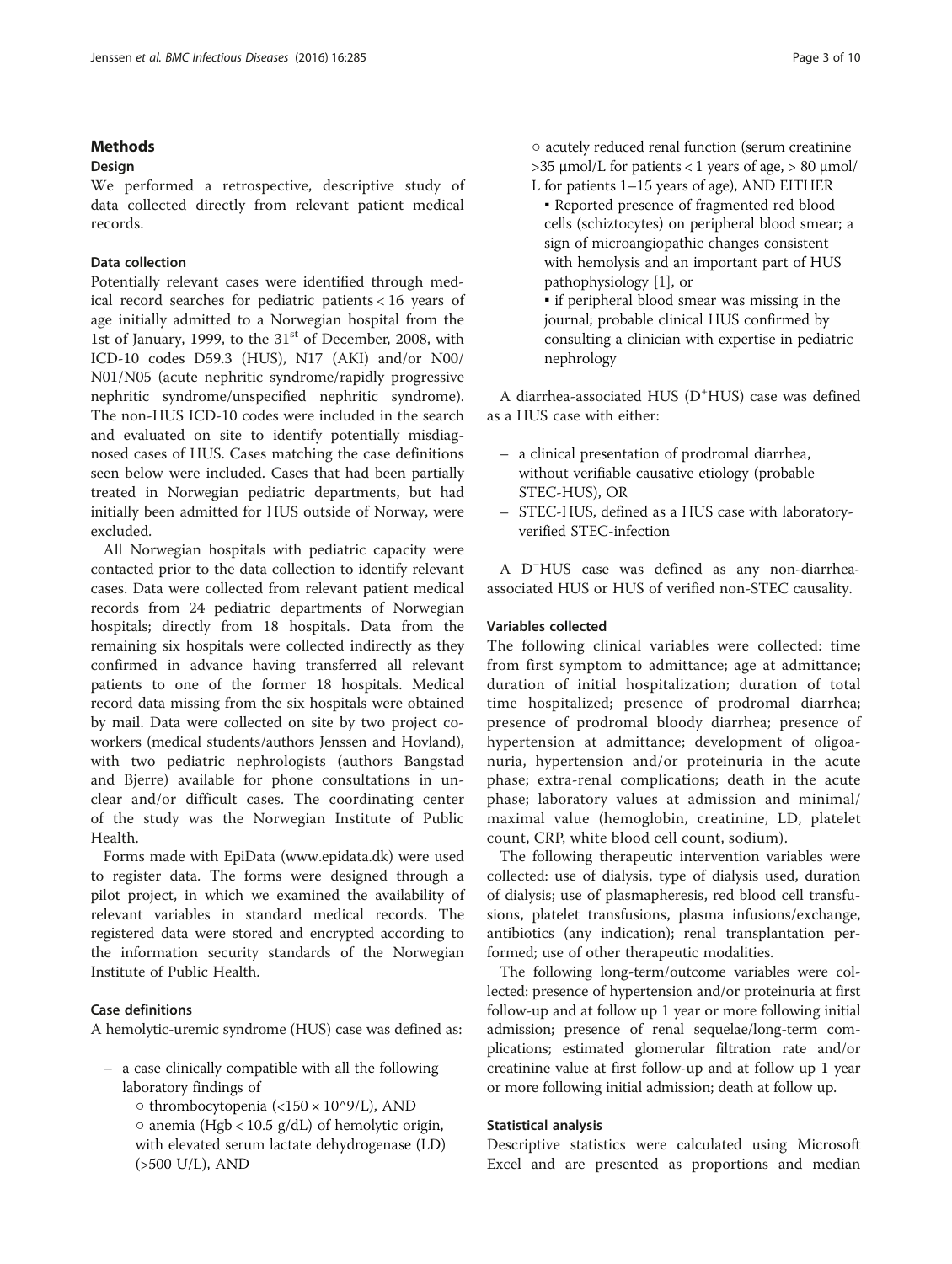values with ranges. Variables are presented in tables and/or in text. Estimated glomerular filtration rate (eGFR) was estimated retrospectively using the heightindependent Pottel eGFR equation [\[29](#page-9-0)]. Descriptive analyses for the D+ HUS and D<sup>−</sup> HUS group were done separately, but no comparative analyses were done between the two groups due to the small number of D<sup>-</sup>HUS cases.

# Results

# Patients

Forty-seven HUS patients, (16 boys and 31 girls; median age 2 years, range 5 months to 15 years) were identified from 1999 up to and including 2008. 38 (81 %) were D+ HUS cases, 23 (61 %) of which had confirmed STEC infection. Nine (19 %) were D<sup>−</sup> HUS cases; two SP-HUS, three of verified genetic origin, one specified as Campylobacter-related, and three non-diarrhea-associated cases with unknown etiology. The genetic HUS cases all had CD46-mutations; one had an additional C3 mutation, another had antibodies to Factor H [[5\]](#page-8-0).

All but one of the D<sup>+</sup>HUS cases presented with diarrhea and 27 (71 %) of these had bloody stools. The D<sup>+</sup>HUS case presenting without diarrhea had confirmed STEC infection. Two (22 %) of the nine patients with D<sup>−</sup> HUS presented with diarrhea, both had bloody stools. One initially presented with non-bloody diarrhea, clinical HUS and mild infection parameters. Bloody diarrhea was only noted after transfer to a larger hospital. There the patient developed bacteremia from a central venous catheter-related Staphylococcus aureus infection and had Enterococcus faecalis identified in a urine sample. This patient later had HUS relapses and was shown to carry both a CD46 and a C3-mutation. The other D<sup>−</sup> HUS patient was the above mentioned were only Campylobacter jejuni was isolated in stool samples and specified as cause in the medical record. Both were defined as D<sup>−</sup> HUS cases due to the etiological cause.

For the D+ HUS and D<sup>−</sup> HUS group, respectively, median time from first registered symptom to admittance was 6 and 5 days, initial hospitalization lasted a median 15 and 16 days, whereas 29/38 (76 %) and 5/9 (56 %) cases developed oligoanuria at some point during initial admission (Table [1](#page-4-0)). Two of the D<sup>+</sup>HUS patients died, both in the acute phase, with a death rate of 5 %. None of the D<sup>−</sup> HUS cases had died at the point of data assessment.

Few patients had registered blood pressure at admittance. In the D<sup>+</sup> HUS and D<sup>−</sup> HUS group, respectively, 4/17 (24 %) and 2/6 (33 %) cases were hypertensive. However, 30/36 (83 %) D<sup>+</sup>HUS cases and all eight D<sup>-</sup>HUS cases where information on blood pressure was available had registered hypertension at some point during initial admission (Table [1](#page-4-0)).

# Non-renal clinical features of D<sup>+</sup>HUS patients (Table [1](#page-4-0))

Different neurological complications were seen in nine (24 %) of 38 cases in the D+ HUS group, and manifested as follows; two patients with mild brain infarctions; one with brain microinfarctions; two patients developed brain edema; one developed brain tamponade; one had clinical meningitis; one developed intracranial hematoma following a procedure; one suffered anoxic brain damage, with brain atrophy and epilepsy. Four of the patients had seizures in the acute phase, including two without further neurological complications. In one patient, brain scanning showed lowered white matter echogenicity. Finally, one patient showed signs of CNS affection, manifested as an inability to remember certain words.

Cardiac complications were seen in two (5 %) patients; one had multiple myocardial infarctions and cardiac arrest with successful resuscitation, the other developed pericardial fluid effusion following an episode of sepsis.

Respiratory complications were described in ten (26 %) cases, with the need of ventilation therapy described in nine patients. One patient had pneumothorax. Three had hydrothorax, one of which did not receive ventilation therapy. One developed pulmonary collapse and chronic respiratory failure. The remaining patients needed ventilation therapy in the process related to other complications listed here, including sepsis and neurological events.

Five (13 %) patients had serious gastrointestinal complications. Two patients developed colonic necrosis with perforation, peritonitis and sepsis, requiring left hemicolectomy and subtotal colectomy, respectively. Two patients experienced gall stone problems, one of them requiring cholecystostomy. Other gastrointestinal complications included one patient with rectal prolapse and two with intestinal invagination. One patient in the D + HUS group also had pancreatic complications, with the developement of diabetes mellitus.

There were eleven (29 %) cases complicated by sepsis. Staphylococcus aureus was specified as causative agent in two, Staphylococcus epidermidis in another two. One was caused by streptococcal throat infection, one by Acinetobacter baumannii and one had urosepsis but the agent was not specified. In the remaining cases, we were unable to identify the causative agent; two cases were complications of a perforated intestine and STEC infection proven in four without conclusive evidence of causing sepsis. Two patients developed septic shock; in both, STEC (serotype O87 and O103, respectively) was the only agent identified.

# Non-renal clinical features of D<sup>−</sup> HUS patients (Table [1](#page-4-0))

The most severe symptoms were in the two SP-HUS patients with septicemia, neurological and respiratory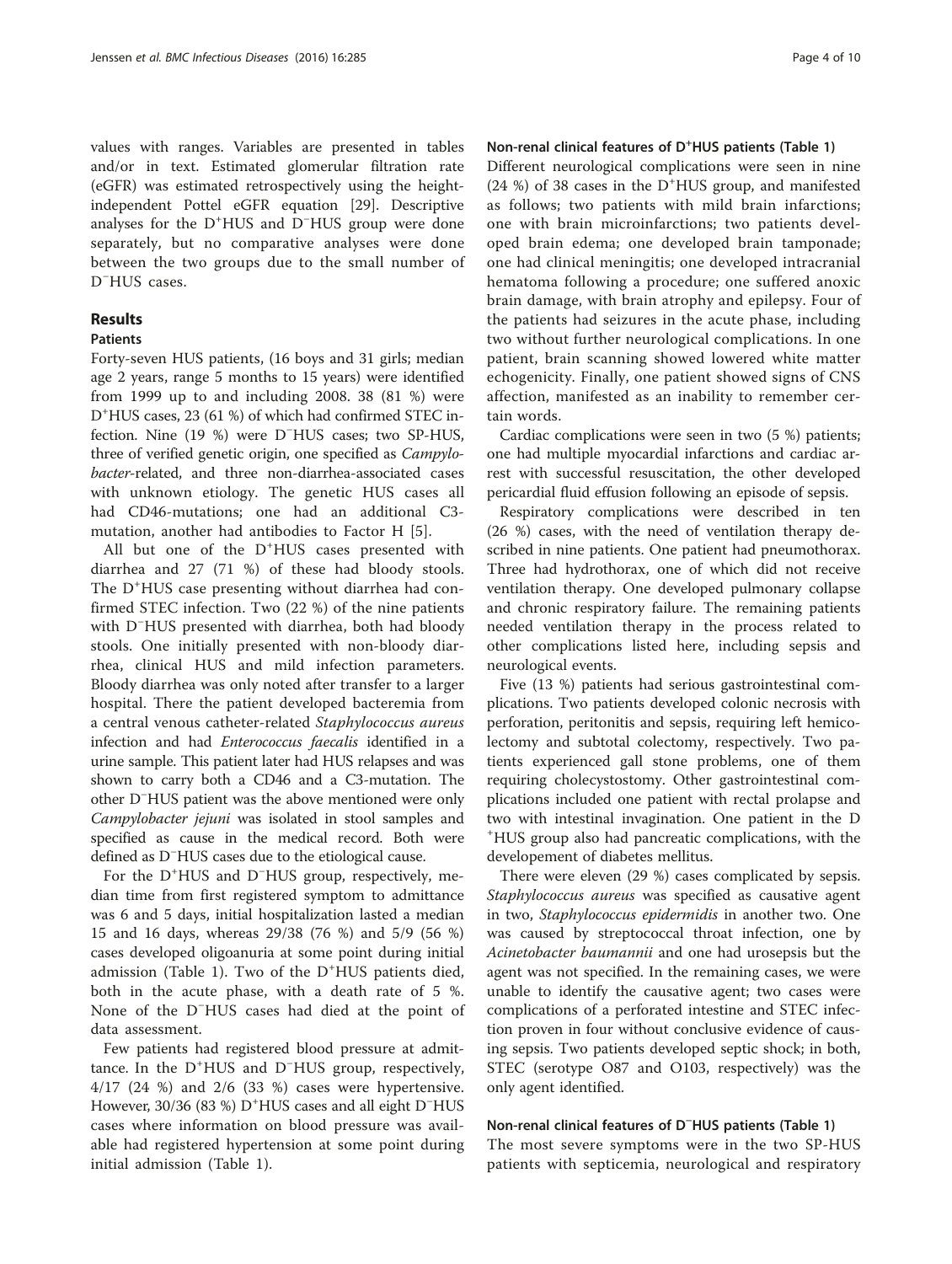| Clinical feature                                                | Diarrhoea-associated HUS ( $N = 38$ )      | Non-diarrhea-associated HUS ( $N = 9$ )   |
|-----------------------------------------------------------------|--------------------------------------------|-------------------------------------------|
| Time first symptom to admittance (median, days)                 | $6(4-9)$                                   | $5(2-10)$                                 |
| Age at admittance (median, months/years) <sup>a</sup>           | 31 (range; 5 months-15 years) <sup>a</sup> | 18 (range; 7 months-6 years) <sup>a</sup> |
| Duration of initial hospitalization (median, days)              | $15(11-24)$                                | $16(8-42)$                                |
| Duration of total time hospitalized <sup>b</sup> (median, days) | $18(12 - 24)$                              | $16(8-53)$                                |
| Prodromal diarrhea (n, %)                                       | 37 (97 %)                                  | 2(22%)                                    |
| Prodromal bloody diarrhea (n, %)                                | 27 (71 %)                                  | 2(22%)                                    |
| Hypertension at admittance $(n, %)$                             | 4 (24 %) $(N = 17)$                        | $2(33\%) (N=6)$                           |
| Hypertension registered during admittance (n, %)                | 30 (83 %) $(N = 36)$                       | $8(100\%) (N=8)$                          |
| Oligoanuria (n, %)                                              | 29 (76 %)                                  | 5 (56 %)                                  |
| Death acute phase (n, %)                                        | 2(5%                                       | $0(0\%)$                                  |
| Non-renal complications                                         |                                            |                                           |
| Neurological complications (n, %)                               | 9(24%)                                     | 2(22%)                                    |
| Cardiac complications (n, %)                                    | $2(5\%)$                                   | $0(0\%)$                                  |
| Respiratory complications (n, %)                                | 10 (26 %)                                  | 2(22%)                                    |
| Gastrointestinal complications (n, %)                           | 5 (13 %)                                   | $1(11\%)$                                 |
| Sepsis (n, %)                                                   | 11 (29 %)                                  | 3(33%)                                    |
| Renal outcome                                                   |                                            |                                           |
| Proteinuria at first follow-up (n, %)                           | 16 (50 %) $(N = 32)$                       | 7 (78 %)                                  |
| Proteinuria $\geq 1$ year after initial admission (n, %)        | $8(38\%) (N=21)$                           | 4 (57 %) $(N = 7)$                        |
| Hypertension at first follow-up (n, %)                          | $10(31\%) (N = 32)$                        | 5 (56 %)                                  |
| Hypertension $\geq$ 1 year after initial admission (n, %)       | $5(26\%) (N=19)$                           | 4 (80 %) $(N = 5)$                        |
| Chronic kidney disease (n, %)                                   | 2(5%                                       | $1(11\%)$                                 |
| End-stage renal disease (ESRD)                                  | 1(3%)                                      | $0(0\%)$                                  |

<span id="page-4-0"></span>Table 1 Clinical features of HUS in children in Norway, 1999-2008

Results are presented as number of cases, n (%) and median (interquartile range). If data on the feature was not available in all medical records, the number of cases where available is presented ( $N$  = number of cases where available). HUS hemolytic uremic syndrome

<sup>a</sup>Range: smallest and highest value for illustrational purposes

<sup>b</sup>Time hospitalized including all readmissions for complications and extensive (not regular) follow-up

complications. Complications included pneumococcalinduced septic meningitis with acute respiratory failure, development of brain atrophy, hemiplegia with spastic convulsions and epileptic activity, neuronal hearing loss and retinopathy, seizures related to pneumococcal septic pneumonia with pleural empyema and acute respiratory failure. Both patients needed ventilator therapy.

The third case of sepsis in the D<sup>−</sup> HUS group was of Staphylococcus aureus origin, after complications with a central venous catheter.

One D<sup>−</sup> HUS patient developed gall-stone problems during admission, eventually needing endoscopic retrograde cholangiopancreatography-guided extraction.

# Long term sequelae (Table 1)

Follow up data 1 year or more after initial admission were available in more than half the cases. With the exception of one case from 2008, all D<sup>+</sup>HUS medical records were assessed at least 1 year after being diagnosed with HUS. The D<sup>−</sup> HUS medical records were assessed a minimum of 2 years following primary admission.

At the first follow up after being released from hospital, presence of persistent proteinuria was seen in 16/32 (50 %) cases in the D<sup>+</sup> HUS group and 7/9 (78 %) cases in the D<sup>−</sup> HUS group. At follow up at 1 year or more following initial admission, presence of persistent proteinuria was seen in 8/21 (38 %) cases and 4/7 (57 %) cases, respectively. Persistent hypertension was seen in 10/32 (31 %) cases in the D<sup>+</sup>HUS group and 5/9 (56 %) cases in the D<sup>−</sup> HUS group at the first follow up, and in 5/19 (26 %) and 4/5 (80 %) cases at follow up 1 year or more following initial admission, respectively.

Within the time frame from initial admission to last follow up and/or registered follow up assessed in the data collection, two (5 %) of the 36 D<sup>+</sup>HUS patients that survived the acute phase and one (11 %) of the D<sup>-</sup>HUS patients had been diagnosed with chronic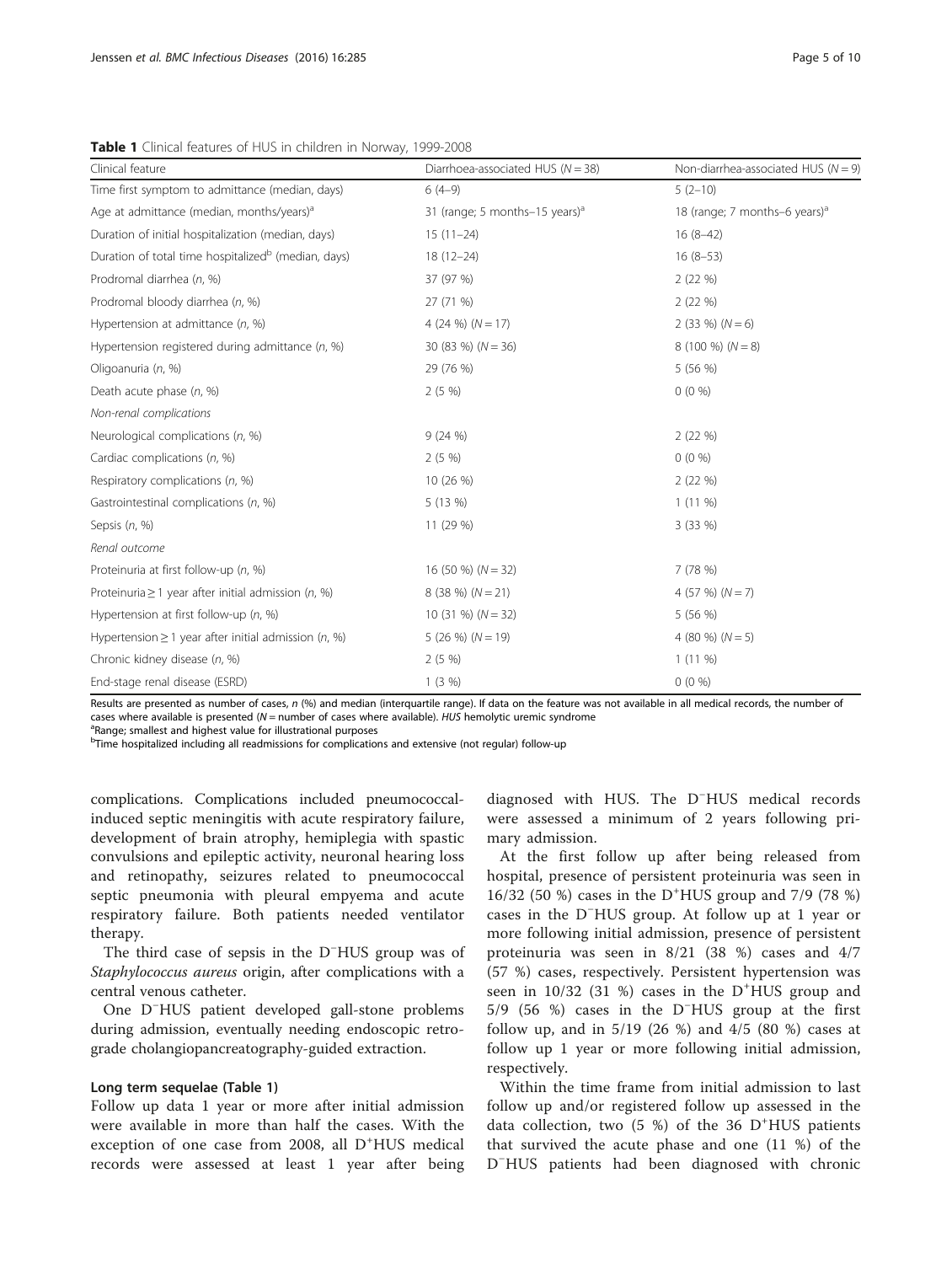kidney disease, and one had developed ESRD requiring renal transplantation.

#### Therapeutic interventions (Table 2)

Table 2 presents the therapeutic interventions implemented for all HUS patients. In the D<sup>+</sup>HUS and D− HUS group, dialysis was performed in 22 (58 %) and three (33 %) cases, for a median duration of 8 and 12 days, and the most common modality was hemodialysis, utilized in 16/22 (73 %) and 2/3 (66 %) cases needing dialysis, respectively. Duration of dialysis was performed at primary admission only, with one exception; one patient never recovered kidney function and continued dialysis for an additional 133 days. Plasmapheresis was performed in three (8 %) and one (11 %), plasma infusions used in six (16 %) and four (44 %) and red blood cell transfusions used in 34 (89 %) and all of the cases in the D<sup>+</sup> HUS and D<sup>−</sup> HUS group, respectively. Antibiotics were given in 23 (61 %) of  $D^+$ HUS cases and four (44 %) of D<sup>−</sup> HUS cases. However, time of administration was often unclear or not specified in the medical records.

Table 2 Therapeutic interventions in HUS in children in Norway, 1999–2008

| Therapeutical<br>interventions                                                                          | Diarrhoea-associated<br>HUS $(N = 38)$ | Non-diarrhea-associated<br>HUS $(N = 9)$  |
|---------------------------------------------------------------------------------------------------------|----------------------------------------|-------------------------------------------|
| Dialysis – any type<br>(n, %)                                                                           | 22 (58 %)                              | 3(33%)                                    |
| Type of dialysis (n)<br>- Peritoneal (n, %)<br>$-$ Hemodialysis $(n, %)$ 13 (59 %)<br>$-$ Both $(n, %)$ | $(N = 22)$<br>6(27%)<br>3(14% )        | $(N = 3)$<br>1(33%)<br>2(66%)<br>$0(0\%)$ |
| Duration of dialysis<br>(median, days)                                                                  | $8(5-15)(N=22^a)$                      | $12(7-13)(N=3)$                           |
| Plasmapheresis (n, %)                                                                                   | $3(8\%)$                               | $1(11\%)$                                 |
| Red blood cell<br>transfusion(s) $(n, %)$                                                               | 34 (89 %)                              | $9(100\%)$                                |
| Platelet transfusion(s)<br>(n, %)                                                                       | 15 (39 %)                              | 3(33%)                                    |
| Plasma infusion(s) (n, %)                                                                               | 6 (16 %)                               | 4(44%)                                    |
| Antibiotics – any<br>indication $(n, %)$                                                                | 23 (61 %)                              | 4 (44 %)                                  |
| Ventilation therapy<br>(n, %)                                                                           | 9(24%)                                 | 2(22%)                                    |
| ERCP $(n, %)$                                                                                           | $0(0\%)$                               | $1(11\%)$                                 |
| Cholecystostomy (n, %)                                                                                  | 1(3%)                                  | $0(0\%)$                                  |
| Renal transplantation<br>(n, %)                                                                         | 1 $(3\%)^b$                            | $0(0\% )$                                 |

Results are presented as number of cases,  $n$  (%) and median (interquartile range). The values for type and duration of dialysis are estimated from those who received dialysis only, as specified ( $N$  = number of cases). HUS hemolytic uremic syndrome, ERCP endoscopic retrograde cholangiopancreatography <sup>a</sup>Including the only patient that received dialysis after initial admission (for an additional 133 days until renal transplantation)

<sup>b</sup>12 months after initial admission

This also applied to indication for treatment, which included various conditions such as sepsis, catheter infection, pneumonia and urinary tract infection.

#### Laboratory data (Table [3\)](#page-6-0)

Table [3](#page-6-0) presents the laboratory values registered for the two groups. Notably, in the 31 patients in the D<sup>+</sup> HUS where available, median hemoglobin value at admission was 11.1 g/dL.

#### **Discussion**

In this nationwide retrospective survey on clinical, therapeutic and long-term aspects of hemolytic-uremic syndrome (HUS) in children in Norway, we describe the multiorgan burden of this life threatening disease. A substantial amount of the patients had a complicated inhospital period and long term renal complications were common. Over a 10 year period, a total of 47 HUS cases were identified in the period  $[5]$  $[5]$ .  $D^+HUS$  was most common with 38 (80 %) cases, of which 23 (61 %) had confirmed STEC infection. There were nine (19 %) D − HUS cases; two were caused by pneumococci, three were of genetic origin, one was specified as caused by campylobacter and the remaining three had unknown etiology. Because of the low number of cases and the diverse etiologies comprising the D<sup>−</sup> HUS group, direct comparison between these groups was difficult. Similar studies exist on the HUS in other countries; with this work we have presented data on the HUS situation in Norwegian children, on which knowledge has been limited.

All but one of the confirmed STEC cases presented with diarrhea. Two of the D<sup>−</sup> HUS cases initially presented with bloody diarrhea; these had documented atypical causes, and were classified as D<sup>−</sup> HUS. This reflects the fact that some atypical HUS cases may present with diarrhea and emphasizes the importance of thorough diagnostic work to avoid potentially misdiagnosed cases based on early clinical presentation [[4](#page-8-0), [13](#page-8-0)]. This underlines one of the advantages of a more specific classification of HUS. Concomitantly, the relatively low frequency of these occurrences in our study also indicates that the  $D^+/D^-$  classification may be useful, especially in early etiological considerations. Another point related to initial presentation is that the median value of hemoglobin at admission was 11.1 g/dL in the 31 D<sup>+</sup> HUS cases where available. A high level of hemoglobin at admission and even at diagnosis has also been described elsewhere [\[24](#page-9-0)]. This may reflect serious dehydration or that some patients were admitted before the most acute phase of hemolysis. In either case, this may be misleading in the early diagnostic work; an important point to consider when approaching a case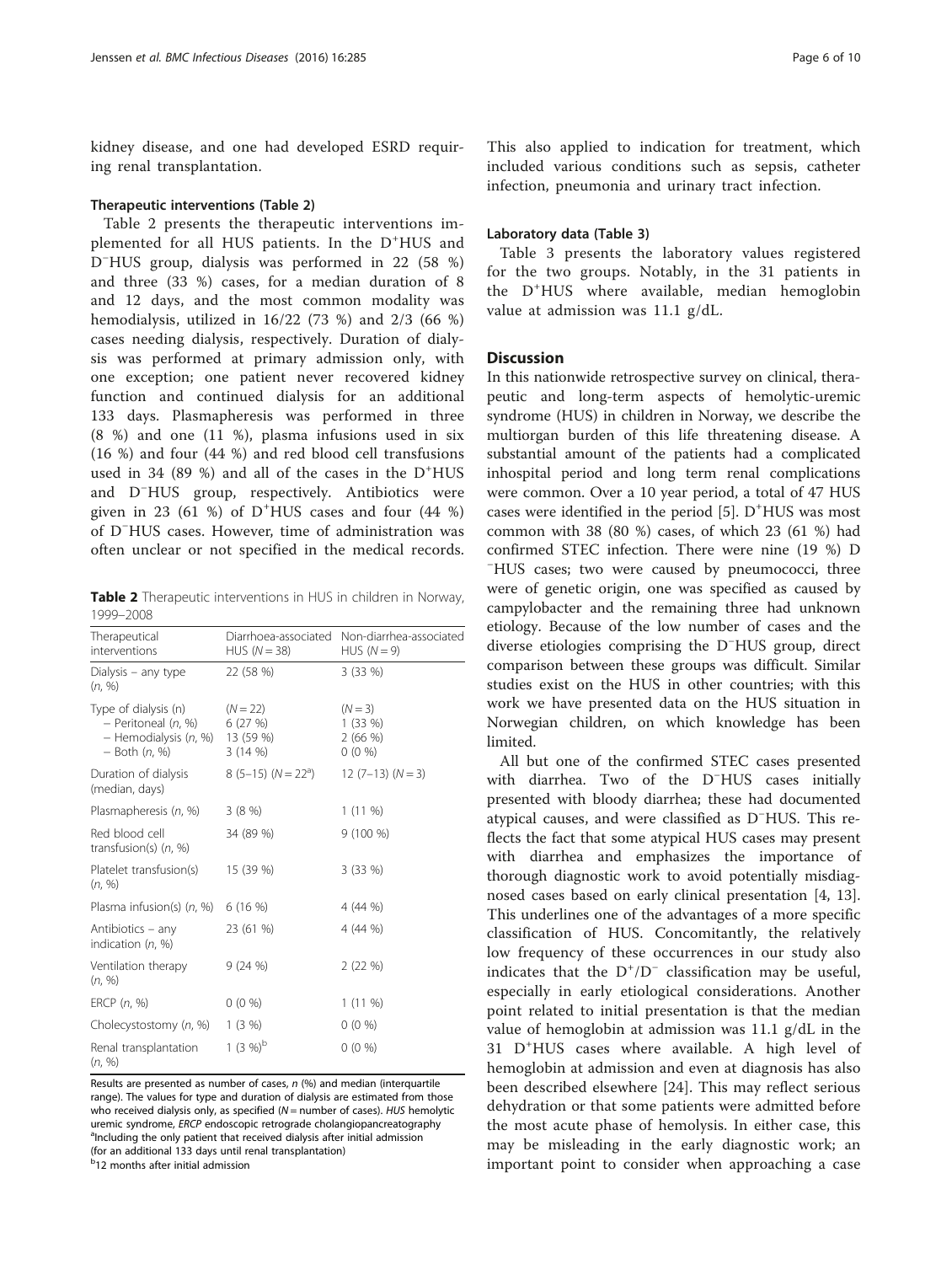<span id="page-6-0"></span>Table 3 Laboratory data in HUS in children in Norway, 1999-2008

| Laboratory feature                                                  | Diarrhoea-associated HUS ( $N = 38$ ) | Non-diarrhea-associated HUS ( $N = 9$ ) |
|---------------------------------------------------------------------|---------------------------------------|-----------------------------------------|
| Hemoglobin at admission (median, g/dL)                              | $11.1$ (7.8–12.7) (N = 31)            | $6.7$ (6.2–7.2) ( $N = 7$ )             |
| Hemoglobin, minimum value (median, g/dL)                            | $6.5(5.8-7.5)$                        | 6.0 $(5.9-6.2)$ $(N = 8)$               |
| Creatinine at admission <1y (median, µmol/L)                        | $35(31-250)(N=3)$                     | $86(61-110)$ $(N=2)$                    |
| Creatinine at admission ≥1y (median, µmol/L)                        | $135(61-275)(N=25)$                   | $115(110-132)(N=5)$                     |
| Creatinine, maximum value <1y (median, µmol/L)                      | $231 (197 - 348) (N = 3)$             | $97(67-126)(N=2)$                       |
| Creatinine, maximum value ≥1y (median, µmol/L)                      | 355 (200-465) ( $N = 35$ )            | 228 (124-307) $(N = 6)$                 |
| eGFR at admission <1y (median, ml/min/1,73 m <sup>2</sup> )         | 42.8 $(23.0-49.1)$ $(N = 3)$          | $21.8(12.4-31.2)(N=2)$                  |
| eGFR at admission $\geq$ 1y (median, ml/min/1,73 m <sup>2</sup> )   | $16.4$ (11.0–58.5) ( $N = 25$ )       | 19.4 $(18.5-28.0)$ $(N = 5)$            |
| eGFR, minimum value <1y (median, ml/min/1,73 m <sup>2</sup> )       | 6.5 $(4.9 - 7.8)$ $(N = 3)$           | $21.6$ (12.1–31.0) (N = 2)              |
| eGFR, minimum value $\geq$ 1y (median, ml/min/1,73 m <sup>2</sup> ) | $15.0$ (6.3–13.8) (N = 35)            | $13.9(7.6 - 21.8)$                      |
| $LDa$ at admission (median, $U/L$ )                                 | $2241$ (1153-2728) (N = 17)           | $2075$ (1863-2659) (N = 5)              |
| LD, maximum value (median, U/L)                                     | 3146 (2559-4023)                      | 3090 (2441-5931) $(N = 7)$              |
| Platelet count at admission (median, $\times 10^9$ /L)              | 59 (39-175) $(N = 30)$                | $39(24-107)(N=7)$                       |
| Platelet count, minimum value (median, x10 <sup>9</sup> /L)         | $32(20-50)$                           | $24(19-55)(N=8)$                        |
| CRP <sup>b</sup> at admission (median, mg/L)                        | $14(9-30)(N=30)$                      | $13(2-21)(N=6)$                         |
| CRP, maximum value (median, mg/L)                                   | $67$ (19-138) ( $N = 37$ )            | 29 (15-161) $(N = 7)$                   |
| $WBCc$ count at admission (median, $\times 109/L$ )                 | $17.0$ (11.2–25.4) ( $N = 29$ )       | $11.6$ (9.4–14.1) ( $N = 7$ )           |
| WBC count, maximum value (median, $\times 10^9$ /L)                 | 19.4 (15.1-29.4)                      | $16.0$ (14.4–17.4) ( $N = 8$ )          |
| Sodium at admission (median, µmol/L)                                | $134(130-137)(N=27)$                  | 135 (130–135) $(N = 6)$                 |

Results are presented as number of cases,  $n$  (%) and median (interquartile range). If data on the feature was not available in all medical records, the number of cases where available is presented with (N = number of cases where available). Estimated glomerular filtration rate (eGFR) was estimated retrospectively using the height-independent Pottel eGFR equation [\[29\]](#page-9-0). HUS hemolytic uremic syndrome

<sup>a</sup>LD Lactate dehydrogenase <sup>b</sup>CRP C-reactive protein

WBC white blood cell

with the initial clinical presentation of STEC infection and D<sup>+</sup>HUS.

Our data on the D<sup>+</sup>HUS group were in accordance with other studies concerning urine production at the time of admission; 76 % were oligoanuric when admitted to hospital, and 58 % required dialysis [[9,](#page-8-0) [30](#page-9-0)]. Neurological complications, including seizures, brain infarction and development of epilepsy, were seen in 24 % of the cases, which is comparable to other reports [[16](#page-8-0), [31, 32](#page-9-0)]. Other neurological complications were documented, such as brain oedema and neurocognitive problems. A recent publication showed impaired neuromotor outcome in all patients included [\[33](#page-9-0)]. Unfortunately, we have no comparable documentation on the long term neuromotor function in this study.

Interestingly, 61 % in the D<sup>+</sup>HUS group were treated with antibiotics prior to and/or during initial hospitalization, although for several indications. This included sepsis, which was documented in 29 %. There has been disagreement on the use of antibiotics in both STEC and STEC-HUS cases. The current consensus advices against the use of antibiotics in STEC infections because of an assumed increased risk for HUS development as a consequence of toxin release

[[34\]](#page-9-0). Studies have shown variable results, and the use of antibiotics depends on several factors requiring a more nuanced approach [[35](#page-9-0), [36\]](#page-9-0). The use of antibiotics in established STEC-HUS is more controversial, although studies have shown no influence on long-term outcome [[34\]](#page-9-0). We were not able to examine potential effects of the use of antibiotics in our study as the time of administration was often unclear and the indication was variable.

In the D<sup>+</sup>HUS cases where data on follow-up was available 1 year or more following initial admission, 21 % had persistent hypertension, 32 % persistent proteinuria and 8 % developed chronic kidney disease, one with need of a kidney transplant. These numbers are comparable to those described in other studies [[20, 37](#page-9-0)]. The results are likely overestimated as a consequence of selective patient follow-up according to disease severity. Interestingly, previous studies have shown that some patients can develop sequelae such as hypertension and proteinuria several years after initial admission, even when showing no signs of sequelae in early follow-up [[37\]](#page-9-0). This had led to the recommendations of follow up controls for at least 5 years for D<sup>+</sup> HUS patients. The case fatality rate in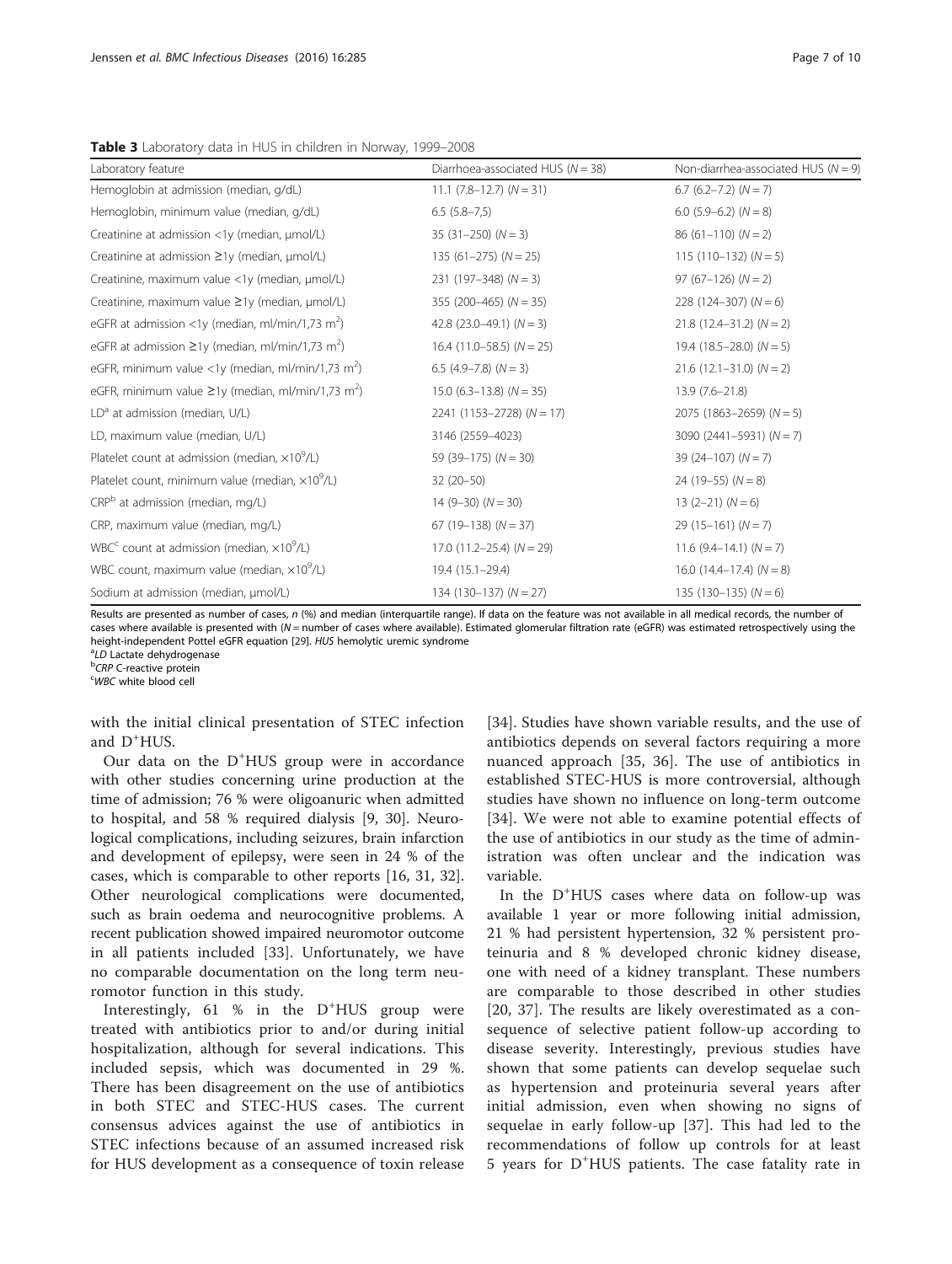the D<sup>+</sup> HUS group was 5 %. This rate varies between studies, and is often higher during outbreaks, but is usually considered 3–5 % [[4,](#page-8-0) [21\]](#page-9-0).

In the D<sup>−</sup> HUS group, five of the nine patients were oligoanuric and of these three needed dialysis. In the study from Constantinescu [\[11](#page-8-0)] the renal complications of the D<sup>−</sup> HUS group were seemingly more pronounced than we could document. However, the number of cases in our study was low, which could have influenced the results. It should also be noted that the cases included here were treated before Eculizumab was introduced as an effective treatment in genetic HUS [[25\]](#page-9-0).

Only two patients were diagnosed with SP-HUS. Both were severely sick in the acute phase as a complication of their pneumococcal infection. SP-HUS is generally considered more lethal in the acute phase and D<sup>−</sup> HUS associated with more frequent long-term complications than D<sup>+</sup> HUS [[11,](#page-8-0) [22](#page-9-0)]. In our study, the long-term consequences documented in SP-HUS were sustained bilateral loss of hearing, epileptic activity and spastic hemiplegia, but none of the two patients died.

There were limitations in this study. Firstly, due to the small size of the groups and different etiologies of the D<sup>−</sup> HUS group, comparison between them and to other studies was difficult and only descriptive results are therefore presented. Secondly, there was one outbreak of STEC leading to HUS in the 10-year period described here. This occurred in 2006 and included nine patients with STEC-HUS caused by STEC O103:H25 [[27\]](#page-9-0). This outbreak seemingly had an unusually high STEC-HUS to STEC ratio, potentially caused by a particularly virulent strain. The outbreak constitute one fourth of the D<sup>+</sup>HUS group in this study, and may have affected the results presented.

Another issue that has to be addressed is the inclusion criteria and the considerations around inclusion of some of the cases that did not strictly fulfill the criteria. Serum creatinine was chosen instead of the pRIFLE criteria because a pilot project revealed difficulties in retrospectively obtaining data on urinary output in the medical records. We did not predict the problem with such a steep rise from one to 2 years of age in these criteria. If followed categorically, this would have excluded five cases. Three D<sup>+</sup>HUS cases and one D<sup>−</sup> HUS case had clinical HUS and serum creatinine below 80 μmol/L, but above laboratory agerelated reference level at the hospitals in question. We decided to include them as regular HUS cases. A second D<sup>−</sup> HUS case had two admissions with reduced kidney function and falling serum hemoglobin and platelets, albeit not below our criteria. This case had an extensive family history of genetic HUS, confirmed corresponding mutations and later had recurring milder

episodes. This would be considered a partial HUS case, but we decided to include it, albeit not in all estimations of clinical aspects. A sixth patient died early in the acute phase, with s-hemoglobin value only documented at admission and higher than required in our criteria. This patient had confirmed STEC infection. These cases were included after consulting a clinician with expertise in pediatric nephrology.

These challenges highlight some important limitations to these types of studies, especially when evaluating an extensive amount of data. There are two important factors in particular that need to be commented. One; we designed the data collection form from a pilot study of HUS medical records to assess which parameters where both relevant and available. Two; data collected from medical records were subject to the standards of different hospitals, clinicians and the subjective (and objective) opinions of the latter. Certain parameters were generally fixed and difficult to misinterpret, others were not. For example; "duration of initial hospitalization" was not subject to misinterpretation as the dates followed the medical records. On the other hand, "time from first symptom to admittance" was subject to uncertainty according to how clinicians had perceived disease progression (e.g. "a couple of days" or similar).

Another limitation is the consistency in a retrospective survey of medical records to provide all necessary data. All medical records and associated charts were examined thoroughly. However, we were only able to obtain measures of blood pressure at admittance in 23 cases. This only allowed us to assess blood pressure at admittance in less than half the cases, illustrating the potential for missing data in retrospective surveys.

## Conclusions

We have presented the clinical features, therapeutic interventions and long-term aspects of hemolytic-uremic syndrome in children in Norway over a 10-year period. A nationwide collection of data has allowed us to include all cases that occurred within this time span, describing this life-threatening condition on which knowledge concerning disease burden and outcome was limited. The data reports on the multi-organ affection in this disease entity with a high numbers of serious complications. These include a considerable number of cases with severe complications from the central nervous system, with brain micro infarctions and edema and development of epilepsy, of cardiac nature, such as myocardial infarction, in the gastrointestinal tract, such as colonic perforation and subsequent peritonitis, the respiratory system, such as acute respiratory failure, and a large proportion developing sepsis in the acute phase. These data underline that HUS patients have to be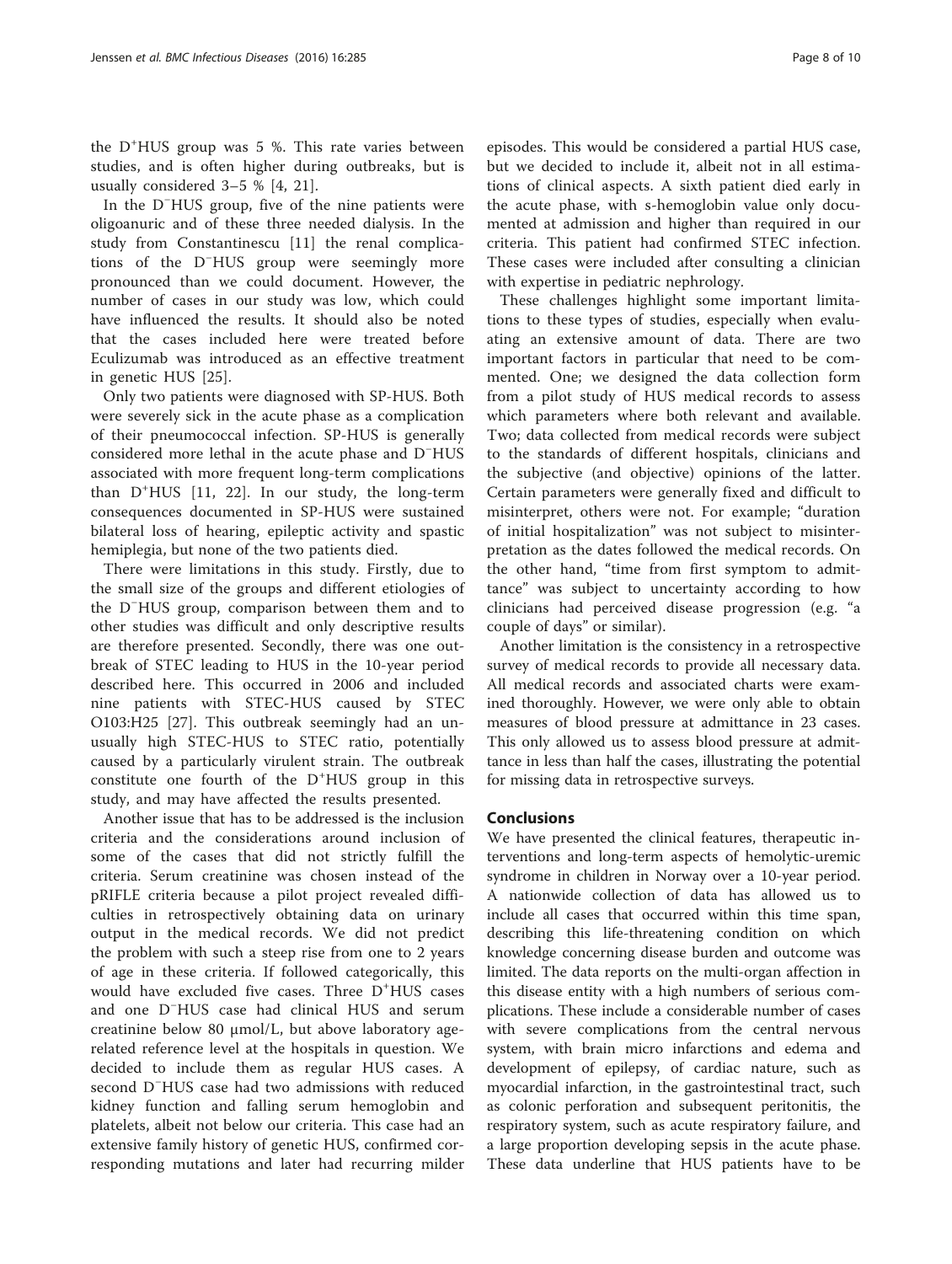<span id="page-8-0"></span>monitored carefully for extra-renal involvement in the acute phase. There were also a considerable number of cases showing long-term kidney related sequelae. Children with symptoms suspicious of HUS should be treated at centers with experience and possibilities for thorough monitoring. Through this and previous studies, we would like to emphasize the importance of thorough long-term follow-up and the need for quality guidelines to ensure this aspect of patient care in patients affected by HUS.

#### Abbreviations

aHUS, atypical HUS; AKI, acute kidney injury; CNS, central nervous system; D<sup>+</sup>HUS, diarrhea-associated HUS; D<sup>−</sup>HUS, non-diarrhea-associated HUS; eGFR, estimated glomerular filtration rate; ESRD, end-stage renal disease; HUS, hemolytic-uremic syndrome; LD, lactate dehydrogenase; SP-HUS, Streptococcus pneumoniae-associated HUS; STEC, Shiga toxin producing Escherichia coli; TMA, thrombotic microangiopathy

#### Acknowledgements

We would like to acknowledge the contributions of the clinicians and secretaries of the pediatric departments of hospitals included in the study who assisted us greatly in the process of collecting our data.

#### Funding

This work was supported and funded by the Norwegian Institute of Public Health, Oslo, Norway, the Medical Student Research Program, Faculty of Medicine, University of Oslo, Oslo, Norway and the Institute of Clinical Medicine, Faculty of Medicine, University of Oslo, Norway.

#### Availability of data and materials

We were granted exemption from patient confidentiality regulations that require informed consent to access patient medical records. One of the conditions for this was that any associated publications would not present data in a way that could be potentially person identifiable. Because of this, our data are to the highest possible degree summarized, not individualized. In the datasets, information is listed on an individual basis (albeit without directly personally identifiable information, such as name, personal number, address). As some of our cases were subject to media attention, making the dataset publicly available would create the possibility of cases being recognized. Therefore, in accordance with the granted exemption, the dataset will not be made public.

#### Authors' contributions

GRJ wrote the manuscript draft, led the writing process and performed the statistical work. All authors contributed to the writing and reviewing of the article. LV, KN, EH and GRJ participated in the methodological and structural design of the study. AB, HJB, EH and GRJ participated in the design of the clinical aspects of the study. All authors have contributed in modifying and improving the study design throughout the process. GRJ and EH performed the nationwide collecting of study data, in which AB and HJB functioned as clinical consultants. All authors read and approved of the final manuscript.

#### Competing interests

The authors declare that they have no competing interests.

#### Consent for publication

This manuscript does not contain directly personally identifiable information. In addition, as stated above, the parents were notified with the option to ask for exclusion of all data from their child's medical records from the study. When notified, they were also informed that the results of this study would be published. None of the parents chose to exclude data from the study.

#### Ethics approval and consent to participate

The Regional Ethics Committee South East A approved this study. The Norwegian Directorate of Health granted us exemption from patient confidentiality regulations that require informed consent to access patient medical records. This was necessary as potential cases would only be

identifiable following review of medical records. When cases were identified, the parents were notified with the option to ask for exclusion of all data from their child's medical records from the study. If the parents chose not to respond, the data from hospitalisations of their child was included in the study. None of the parents chose to exclude data from the study.

#### Author details

<sup>1</sup>Department of Infectious Disease Epidemiology, Norwegian Institute of Public Health (Nasjonalt Folkehelseinstitutt), Postboks 4404 Nydalen, NO 0403 Oslo, Norway. <sup>2</sup>Institute of Clinical Medicine, Faculty of Medicine, University of Oslo, Oslo, Norway. <sup>3</sup>Department of Pediatrics, Oslo University Hospital Oslo, Norway.

# Received: 31 January 2016 Accepted: 7 June 2016<br>Published online: 13 June 2016

#### References

- Kaplan BS, Meyers KE, Schulman SL. The pathogenesis and treatment of hemolytic uremic syndrome. J Am Soc Nephrol. 1998;9:1126–33.
- 2. Williams DM, Sreedhar SS, Mickell JJ, Chan JC. Acute kidney failure: a pediatric experience over 20 years. Arch Pediatr Adolesc Med. 2002;156:893–900.
- 3. European Food Safety Authority, European Centre for Disease Prevention and Control. The European Union summary report on trends and sources of zoonoses, zoonotic agents and food-borne outbreaks in 2009. EFSA Journal. 2011;9(3):2090. Available from: [http://www.efsa.europa.eu/en/efsajournal/](http://www.efsa.europa.eu/en/efsajournal/pub/2090) [pub/2090](http://www.efsa.europa.eu/en/efsajournal/pub/2090).
- 4. Tarr PI, Gordon CA, Chandler WL. Shiga-toxin-producing Escherichia coli and haemolytic uraemic syndrome. Lancet. 2005;365:1073–86.
- Jenssen GR, Hovland E, Bjerre A, Bangstad HJ, Nygard K, Vold L. Incidence and etiology of hemolytic-uremic syndrome in children in Norway, 1999– 2008–a retrospective study of hospital records to assess the sensitivity of surveillance. BMC Infect Dis. 2014;14:265.
- 6. Jenssen GR, Hovland E, Bangstad HJ, Nygard K, Vold L, Bjerre A. The incidence and aetiology of acute kidney injury in children in Norway between 1999 and 2008. Acta Paediatr. 2014;103:1192–7.
- 7. Lynn RM, O'Brien SJ, Taylor CM, Adak GK, Chart H, Cheasty T, et al. Childhood hemolytic uremic syndrome, United Kingdom and Ireland. Emerg Infect Dis. 2005;11:590–6.
- 8. Espie E, Grimont F, Mariani-Kurkdjian P, Bouvet P, Haeghebaert S, Filliol I, et al. Surveillance of hemolytic uremic syndrome in children less than 15 years of age, a system to monitor O157 and non-O157 Shiga toxin-producing Escherichia coli infections in France, 1996–2006. Pediatr Infect Dis J. 2008;27:595–601.
- 9. Schifferli A, von Vigier RO, Fontana M, Sparta G, Schmid H, Bianchetti MG, et al. Hemolytic-uremic syndrome in Switzerland: a nationwide surveillance 1997–2003. Eur J Pediatr. 2010;169:591–8.
- 10. Bitzan M, Ludwig K, Klemt M, Konig H, Buren J, Muller-Wiefel DE. The role of Escherichia coli O 157 infections in the classical (enteropathic) haemolytic uraemic syndrome: results of a Central European, multicentre study. Epidemiol Infect. 1993;110:183–96.
- 11. Constantinescu AR, Bitzan M, Weiss LS, Christen E, Kaplan BS, Cnaan A, et al. Non-enteropathic hemolytic uremic syndrome: causes and short-term course. Am J Kidney Dis. 2004;43:976–82.
- 12. Besbas N, Karpman D, Landau D, Loirat C, Proesmans W, Remuzzi G, et al. A classification of hemolytic uremic syndrome and thrombotic thrombocytopenic purpura and related disorders. Kidney Int. 2006;70:423–31.
- 13. Barbour T, Johnson S, Cohney S, Hughes P. Thrombotic microangiopathy and associated renal disorders. Nephrol Dial Transplant. 2012;27:2673–85.
- 14. Alberti M, Valoti E, Piras R, Bresin E, Galbusera M, Tripodo C, et al. Two patients with history of STEC-HUS, posttransplant recurrence and complement gene mutations. Am J Transplant. 2013;13:2201–6.
- 15. Klein EJ, Stapp JR, Clausen CR, Boster DR, Wells JG, Qin X, et al. Shiga toxinproducing Escherichia coli in children with diarrhea: a prospective point-ofcare study. J Pediatr. 2002;141:172–7.
- 16. Trachtman H, Austin C, Lewinski M, Stahl RA. Renal and neurological involvement in typical Shiga toxin-associated HUS. Nat Rev Nephrol. 2012;8:658–69.
- 17. Brandt JR, Fouser LS, Watkins SL, Zelikovic I, Tarr PI, Nazar-Stewart V, et al. Escherichia coli O 157:H7-associated hemolytic-uremic syndrome after ingestion of contaminated hamburgers. J Pediatr. 1994;125:519–26.
- 18. Bernard A, Tounian P, Leroy B, Bensman A, Girardet JP, Fontaine JL. Digestive manifestations in hemolytic uremic syndrome in children. Arch Pediatr. 1996;3:533–40.